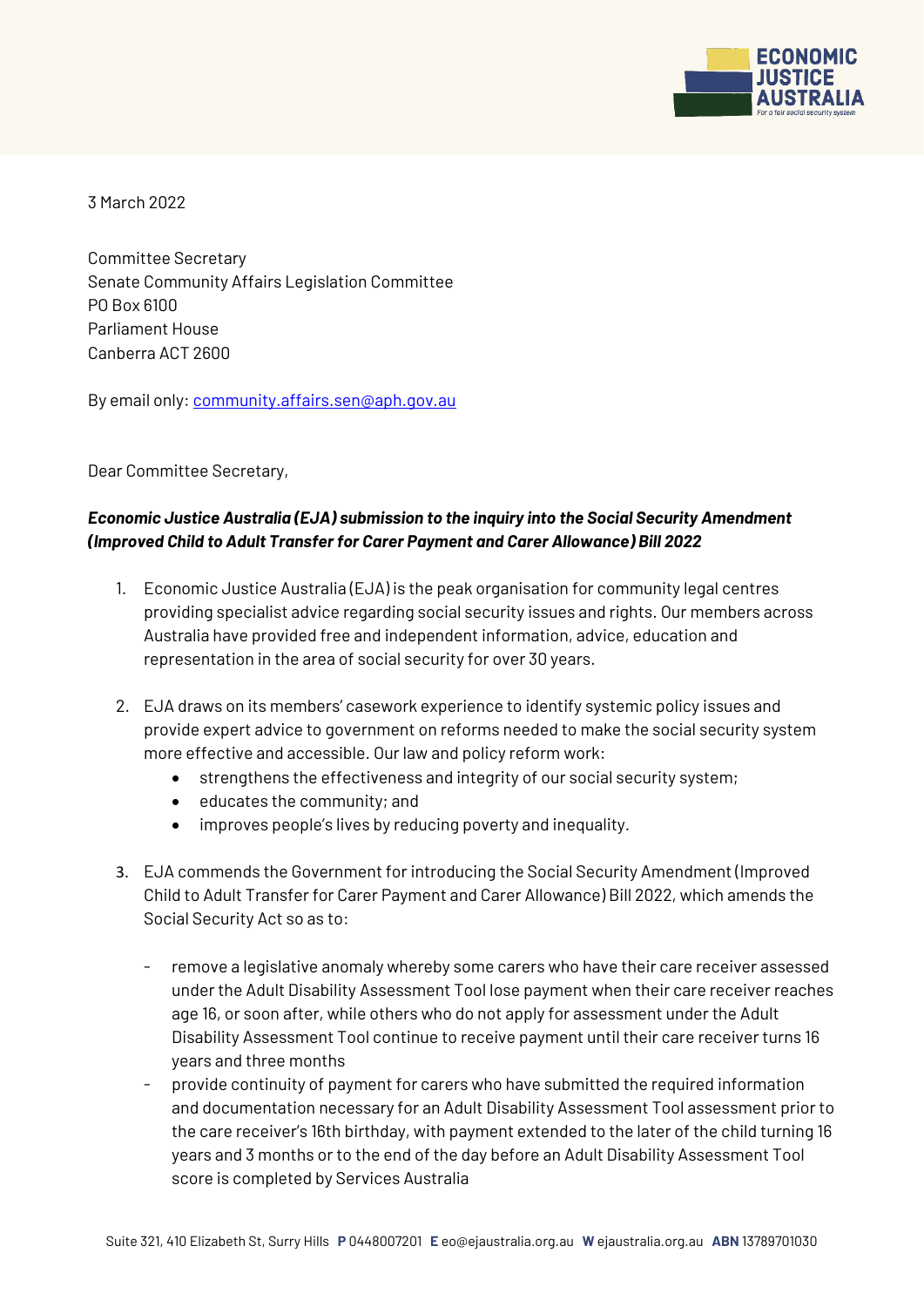

- provide continuity of qualification for carers in receipt of Carer Allowance Health Care Card Only, for all carers, until the child turns 16 years and 3 months
- provide continuity of carer payment for carers of children over 16 years with a terminal condition, until the later of the care receiver turning 18 or until an Adult Disability Assessment Tool assessment has been completed by Services Australia. The Bill will only provide this continuity of payment for carers who have submitted the required information and documentation prior to the care receiver's 18th birthday.
- 4. In EJA's view, the amendments proposed via the Bill are beneficial and achieve these aims.
	- *Recommendation:* 
		- *That the Bill be passed unamended.*

### **Further proposals in respect of young people with a terminal condition**

- 5. Whilst we fully support the aims of the Bill in question and recommend passage of the Bill without amendment so that these beneficial measures may be implemented without delay, we ask that that the Committee recommend that the Government introduce another Bill with the aim of addressing issues faced by carers of children/young adults with a terminal condition.
- 6. There are many challenges associated with providing care for a child with terminal illness, both emotional and practical, and navigating health and disability systems to switch from child to adult supports is notoriously complex. The Explanatory Memoranda for the subject Bill states that:

This Bill will provide continuity of access to carer payment for carers of children over 16 years with a terminal condition, until the later of the care receiver turning 18 or until an Adult Disability Assessment Tool (ADAT), assessment has been completed by Services Australia. The Bill will only provide this continuity of payment for carers who have submitted the required information and documentation prior to the care receiver's 18th birthday.

7. We understand that Carers Australia has proposed that a carer of a young person with a terminal condition should not be subject to an ADAT at the age of 18 if it has been established that the young person has a terminal condition with a life expectancy of less than a year. EJA supports this proposal.

### *Recommendations:*

 *that the Committee recommend, as a follow-up to the amendments effected by the subject Bill, that the Social Security Act be amended so as to provide for continuity of access to Carer Payment (child) and Carer Allowance (child) for carers of young people turning 18 where it has been established that the young person's life expectancy is less than a year; and that in this case, an*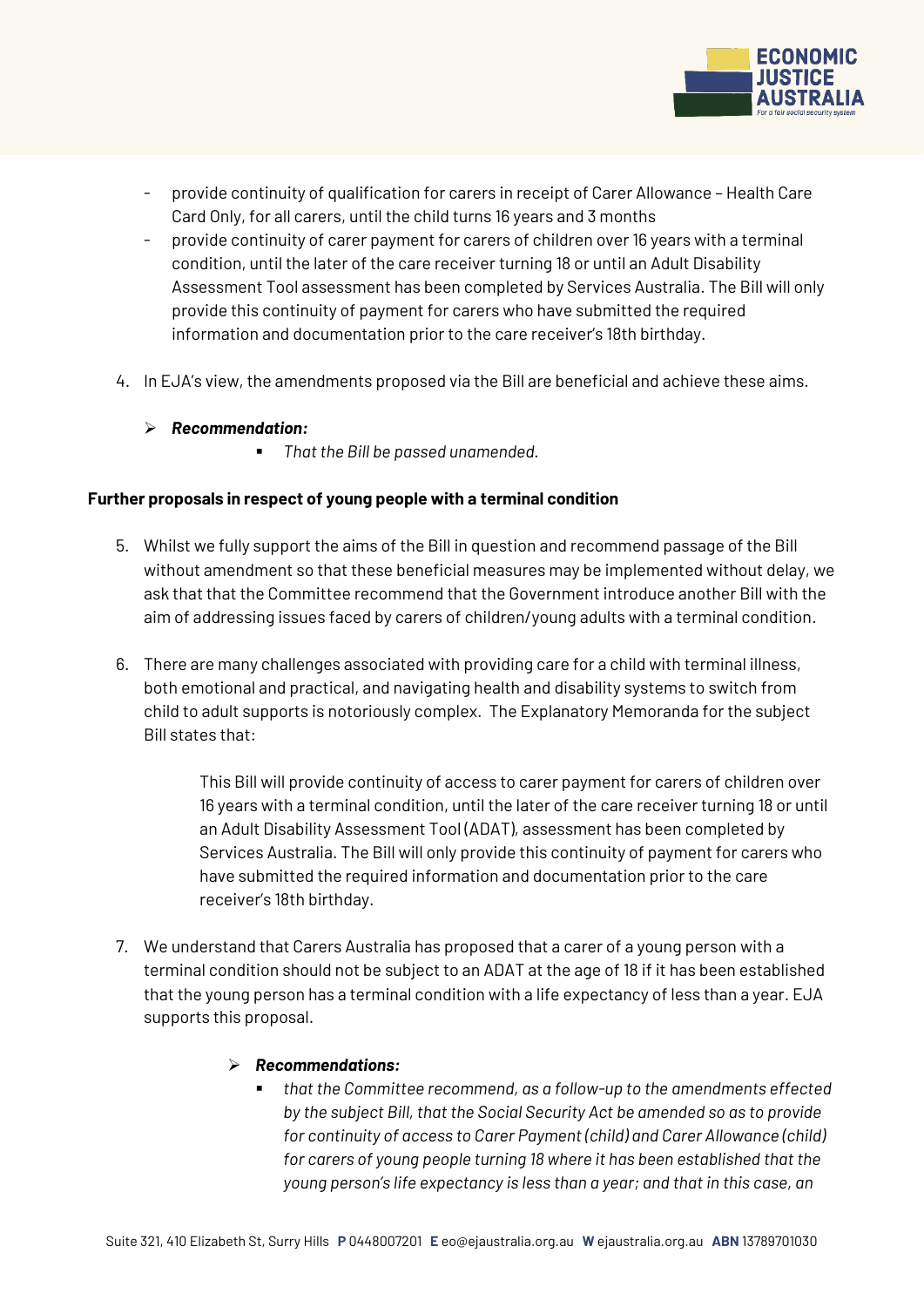

*ADAT not be required until the young person reaches the age of 19; or, in the alternative*

 *that legislation be introduced to allow for continuity of payment in respect of young people with a terminal condition until they reach 18 years and three months of age, on the same principle as the proposed amendments enabling payment in respect of children without a terminal condition until they reach 16 years and three months.*

### **Need for review of claim and review requirements**

- 8. The amendments effected by this Bill are welcome and an important first step in ameliorating legislative issues that unnecessarily complicate carers' access to income support in respect of young adults.
- 9. In 2017, the Department of Social Services initiated a consultation toward developing an 'Improved Assessment Process for Carer Payment and Carer Allowance', and in 2017 and 2018 conducted a 'Field Test of an improved assessment process for Carer Payment and Carer Allowance<sup>"</sup>. We understand that to date there have been no reports on either the consultation or the field-testing.
- 10. Introduction of this amending legislation highlights the ongoing and pressing need for a comprehensive review of Carer Payment and Carer Allowance qualification criteria and assessment processes.

# *Recommendation:*

- *That the Committee recommend that the Department of Social Services conduct a comprehensive review of Carer Payment and Carer Allowance qualification criteria and assessment processes, as informed by a comprehensive community consultation, including with carer peaks;*
- *That the terms of reference of such a review be developed in consultation with Carers Australia and other national peaks represented on the Social Services Community Services Advisory Group, and the Services Australia Civil Society Advisory Group; and*
- *That the aims of the review include identifying structural and systemic barriers to accessing Carer Payment and Carer Allowance for*
	- *Aboriginal and Torres Strait Islander people*
	- *people living in regional and remote areas*
	- *people from CALD communities*
	- *young carers*
	- *carers with disability*
	- *ageing carers*

<u>.</u>

- *carers of people whose care needs fluctuate*
- *people who share the care provided for a person.*

Suite 321, 410 Elizabeth St, Surry Hills **P** 0448007201 **E** eo@ejaustralia.org.au **W** ejaustralia.org.au **ABN** 13789701030 <sup>1</sup> <https://www.dss.gov.au/disability-and-carers/benefits-payments/carer-payment-and-carer-allowance-field-test>